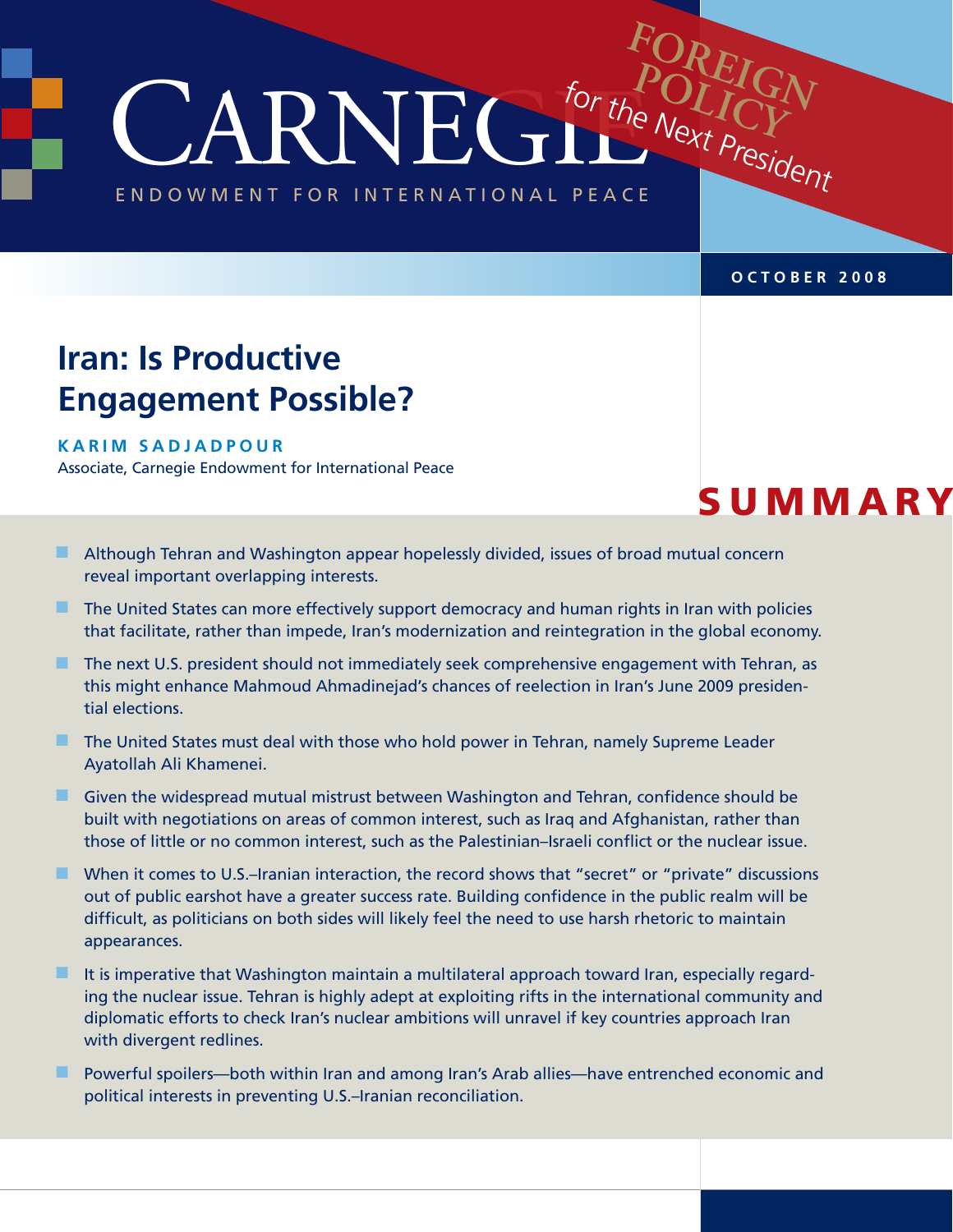

Karim Sadjadpour is an associate at the Carnegie Endowment for International Peace. He joined Carnegie after four years as the chief Iran analyst at the International Crisis Group based in Tehran and Washington, D.C. A leading researcher on Iran, Sadjadpour has conducted dozens of interviews with senior Iranian officials, and hundreds with Iranian intellectuals, clerics, dissidents, paramilitaries, businessmen, students, activists, and youth, among others.

 He is a regular contributor to BBC World TV and radio, CNN, National Public Radio, and the PBS NewsHour with Jim Lehrer, and has written for the *Economist, Washington Post, New York Times, International Herald Tribune,* and *New Republic.*

 Frequently called upon to brief U.S. and EU officials about Middle Eastern affairs, he has testified before the Senate Foreign Relations Committee, has lectured at Harvard, Princeton, and Stanford Universities, and has been the recipient of numerous academic awards, including a Fulbright scholarship.

A key challenge for the next U.S. administration will be devising an effective policy toward Iran. The long-standing debate over whether to engage Tehran (Senator Barack Obama is generally supportive, while Senator John McCain is generally opposed) completely sidesteps America's natural interests. Iran is integral to half a dozen issues of critical importance to the United States: the future of Iraq, Afghanistan, Arab–Israeli peace, nuclear proliferation, terrorism, and energy security. Continuing to shun Iran will not ameliorate any of them. Attacking Iran would exacerbate all of them. The relevant question is not *whether* to talk to Iran, but *how* to do so.

The fact that Iran continues to be a primary national security concern is evidence that Washington's decades-long effort to change Tehran's behavior by isolating the country politically and economically have not borne fruit. Nearly thirty years after the 1979 revolution, Iran remains the State Department's "most active" state sponsor of terrorism, fervently opposes Israel's existence, continues to move forward with its nuclear ambitions, and represses its own population. More than any previous U.S. administration, that of President George W. Bush has redoubled efforts to counter Iranian regional influence and weaken its government. Yet Iran's international influence is greater today than ever, and hard-liners have a virtual monopoly over power in Tehran.

Dialogue with Tehran would be neither a concession nor an acceptance of troubling Iranian behavior. Nor would it preclude simultaneous U.S. efforts to counter destructive Iranian influence and policies. Finally, engagement does not mean that Washington must choose to deal with the regime at the expense of the Iranian people. The United States can more effectively expedite democracy and human rights with policies that facilitate, rather than impede, Iran's modernization and reintegration in the global economy. Moreover, there are no short-term alternatives: The Islamic Republic is not on the verge of collapse, and an abrupt political upheaval could well produce an even worse result. The only groups in Iran that are both organized and armed are the Islamic Revolutionary Guard Corps (IRGC) and the Bassij militia.

Although mutual mistrust and animosity have reached alarming proportions, paradoxically there are have never been more voices calling for U.S.–Iranian dialogue in both capitals. In Tehran, the long-standing taboo about talking to America has seemingly been broken. Only five years ago Iranians could be imprisoned for advocating dialogue with the United States; today the country's Supreme Leader, Ayatollah Ali Khamenei, has publicly authorized it. In Washington there is a growing bipartisan recognition that precisely because of Iran's troubling nuclear ambitions and its outsized presence in the Middle East, shunning Tehran is no longer prudent.

The next U.S. administration's first steps vis-à-vis Iran are critical, for they will set the tenor for the next four years. As recent history has shown, an approach that focuses solely on punishing and weakening Tehran would be the best guarantor of hostile Iranian policies aimed at counterbalancing the United States. Instead, the next administration should formulate an overarching strategy that simultaneously aims to moderate Iranian policies while creating more fertile ground for political reform in Tehran. Talking to Iran is the first step in this strategy.

## **Common Interests and Points of Contention**

**The next U.S. administration should attempt to answer two fundamental questions. Are Iran's objectionable foreign policies rooted in an immutable ideological opposition to America,**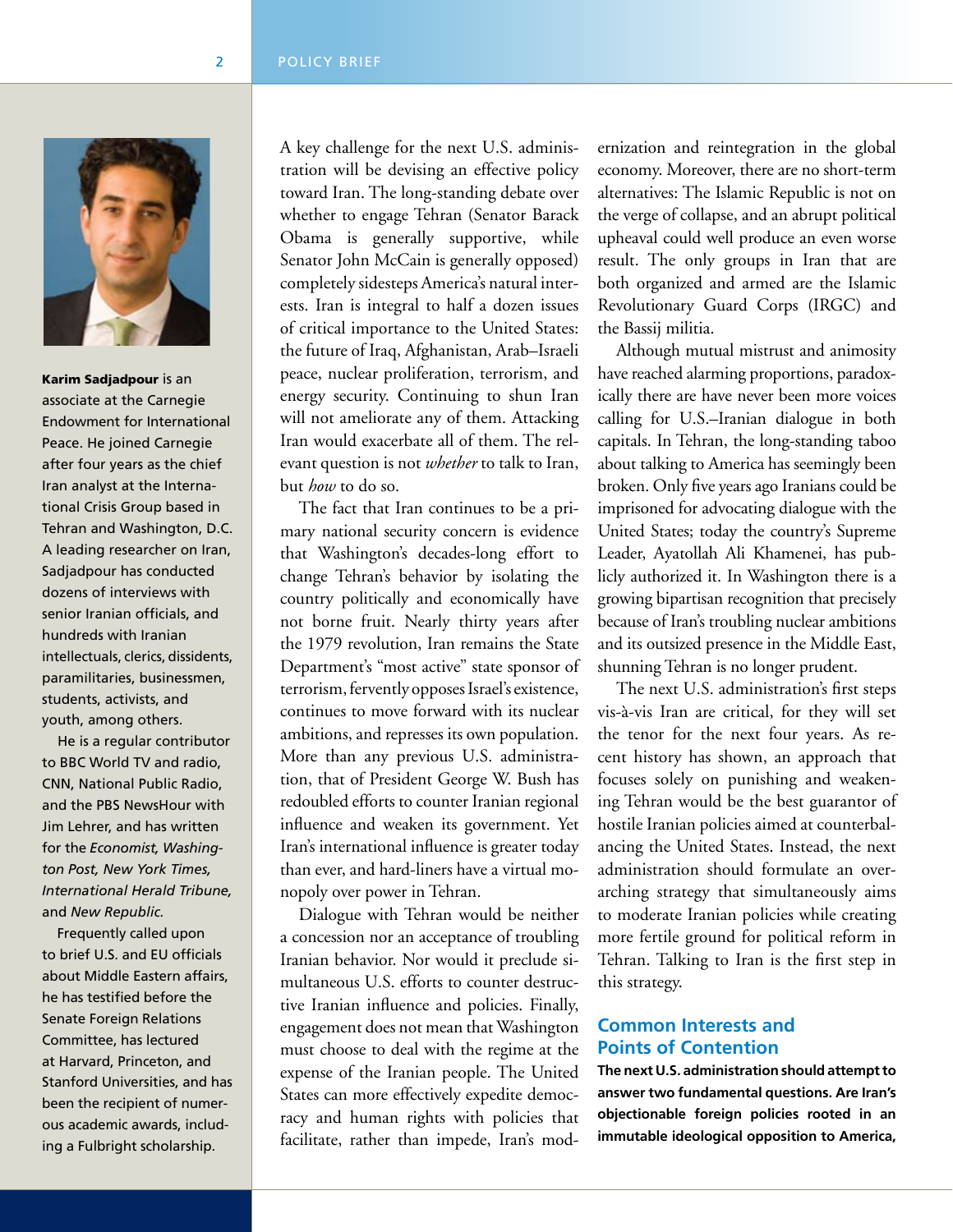**or are they held in place by America's punitive line toward Iran?** Could a different U.S. approach beget a positive Iranian response?

Although Tehran and Washington appear to be hopelessly at odds, a survey of the issues of broad concern between the two countries—Iraq, Afghanistan, nuclear proliferation, the Arab–Israeli conflict, energy, and terrorism—underscores the fact that they share more common ground than first meets the eye (table 1).

#### **Iraq**

Although U.S. and Iranian interests in Iraq are certainly not identical, Washington has in fact more overlapping interests with Tehran in Iraq than with any of Iraq's other neighbors.

**E** Stability. Instability and carnage provide more fertile ground for radical Salafist groups—such as al-Qaeda—that are violently opposed to American, Iranian, and Shi'i influences. State failure would likely create an influx of Iraqi refugees to Iran.

## **The relevant question is not** *whether* **to talk to Iran, but** *how* **to do so.**

- **Territorial integrity.** The implications of a partitioned Iraq—namely, an independent Iraqi Kurdistan—would be serious for Iran, which has its own disaffected Kurdish community. At the same time, both Washington and Tehran can live with a degree of Kurdish autonomy.
- **E** Sectarian harmony. Given Iran's quest to be the vanguard of the largely Sunni Arab Middle East, it is inimical to its interests

| <b>ISSUE</b>                    | <b>Iranian Interests</b>                                                                                    | <b>Common Interests</b>                                                                                   | <b>U.S. Interests</b>                                                                                                                                   |
|---------------------------------|-------------------------------------------------------------------------------------------------------------|-----------------------------------------------------------------------------------------------------------|---------------------------------------------------------------------------------------------------------------------------------------------------------|
| Iraq                            | <b>Democratically elected</b><br>Shi'i-led, Iran-friendly government                                        | Stability and territorial integrity<br>No sectarian strife                                                | Democratically elected, U.S.-<br>friendly government                                                                                                    |
| Afghanistan                     | Reduce U.S. influence                                                                                       | Stability and reconstruction<br>Oppose Taliban<br>Stop drug trafficking<br>Support President Hamid Karzai | Reduce Iranian influence                                                                                                                                |
| <b>Nuclear</b><br>proliferation | Right to develop the full fuel cycle                                                                        | Avoid nuclear arms race in the<br><b>Middle East</b>                                                      | Iran should immediately suspend<br>the enrichment of uranium                                                                                            |
| Arab-Israeli<br>conflict        | Advocates popular referendum as<br>a prelude to a one-state solution                                        |                                                                                                           | Negotiated settlement as a<br>prelude to a two-state solution<br>based broadly on 1967 borders                                                          |
| <b>Energy</b>                   | Wants Organization of the Petro-<br>leum Exporting Countries (OPEC)<br>to decrease output and raise prices  | Exploit Iran's liquefied natural gas<br>resources to challenge Russia's<br>energy leverage over Europe    | Wants OPEC to increase output<br>in order to reduce price                                                                                               |
| <b>Terrorism</b>                | Supports Hamas and Hizbollah as<br>popularly elected freedom fight-<br>ers and social justice organizations | Oppose al-Qaeda                                                                                           | <b>Considers Hizbollah and Hamas</b><br>terrorist organizations-the<br>main reason it considers Iran the<br>"most active" state sponsor of<br>terrorism |

## **Table 1 Iranian and U.S. Common Interests**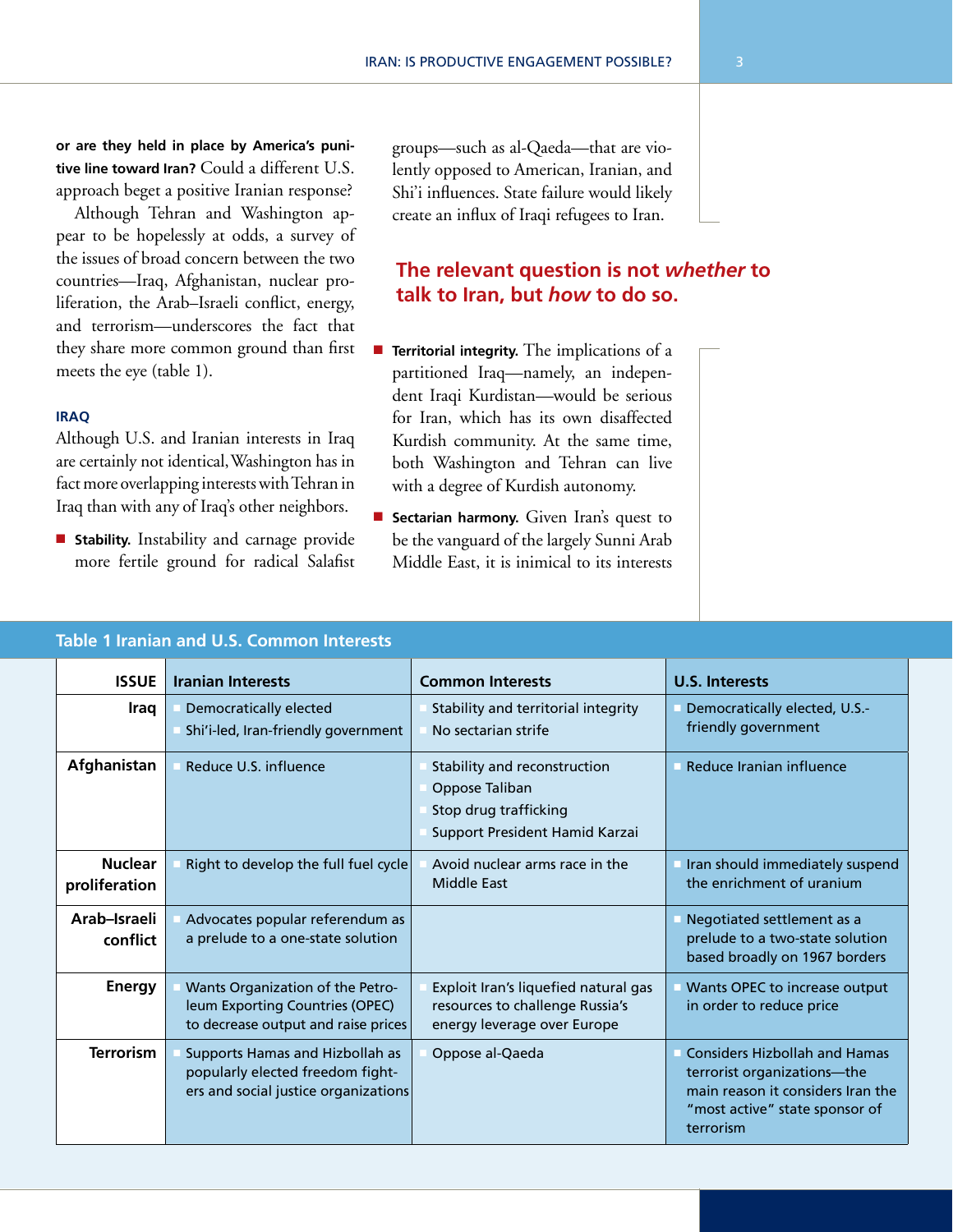to project Shi'i power, foment sectarian unrest, or stir Sunni resentment throughout the region.

**Democracy.** Given Iraq's Shi'i majority, Iran feels confident that elections in Iraq are the best vehicle to further its interests. Fearing Shi'i ascendancy in Baghdad, U.S. allies such as Saudi Arabia, Jordan, and Kuwait are far less supportive of a democratic Iraq.

## **Are Iran's objectionable foreign policies rooted in an immutable ideological opposition to America, or are they held in place by America's punitive line toward Iran?**

Despite these overlapping interests, Iran's role in Iraq has been at best schizophrenic and at worst nefarious. Given the nebulosity of postwar Iraq, and the stealth with which Iran operates via Iraqi proxies, the precise scope of Iranian involvement is impossible to know. Nevertheless, U.S. military personnel and Iraqi officials have regularly accused Tehran of financing, arming, and training militia groups—such as those of Moqtada al-Sadr and the *Jaish al-Mahdi*—that have targeted both U.S. soldiers and Iraqi civilians.

From Tehran's perspective, given that one of Washington's declared purposes of the Iraq war was to change the political culture of the Middle East, Iran had little reason to work in concert with the United States or to play a passive role in Iraq. On the contrary, Tehran believed that Washington sought to install a pro-American puppet regime in Baghdad that would be sympathetic to Israel and hostile to Iran, and then possibly shift its regime change ambitions eastward to Tehran. For this reason, Iran felt compelled to simultaneously teach America an expensive lesson in Iraq and ensure that its allies secured positions of power there.

However, a different U.S. approach could conceivably persuade Tehran to work broadly in concert with, rather than in opposition to, the United States in Iraq. In private, Iranian officials acknowledge that the two countries share interests in Iraq. This would not require a full withdrawal of U.S. troops, but it would require a change in the nature of the relationship between the two countries. U.S.–Iranian dialogue in Iraq cannot succeed in the context of the current deeply adversarial relationship.

Continued enmity could ensure that the U.S.–Iranian rivalry in Iraq remains a vicious dynamic for years to come. Iran would continue to view the U.S. presence in Iraq as a fundamental threat to its national security and would see it in its interest to make life difficult for Washington. Continued Iranian disruptiveness would in turn make it more difficult for a U.S. administration to fully withdraw troops from Iraq, for fear of handing the country over to Iran.

#### **Afghanistan**

Likewise in Afghanistan, Washington has more overlapping interests with Tehran than it does with its allies Pakistan and Saudi Arabia.

- **n** Stability and economic reconstruction. Having accommodated over 2 million Afghan refugees, Tehran does not stand to gain from continued strife in Afghanistan. It has sought to play a leading role in the country's reconstruction, ranking among the top ten aid donors.
- **Counter-narcotics.** With one of the highest incidences of drug addiction in the world and a strict penal code prohibiting drug use, Iran has been highly vigilant in policing drug trafficking along the Afghan border.
- **n** Support for the Karzai government. Though it has not abandoned its support for other allies in Afghanistan, Iran has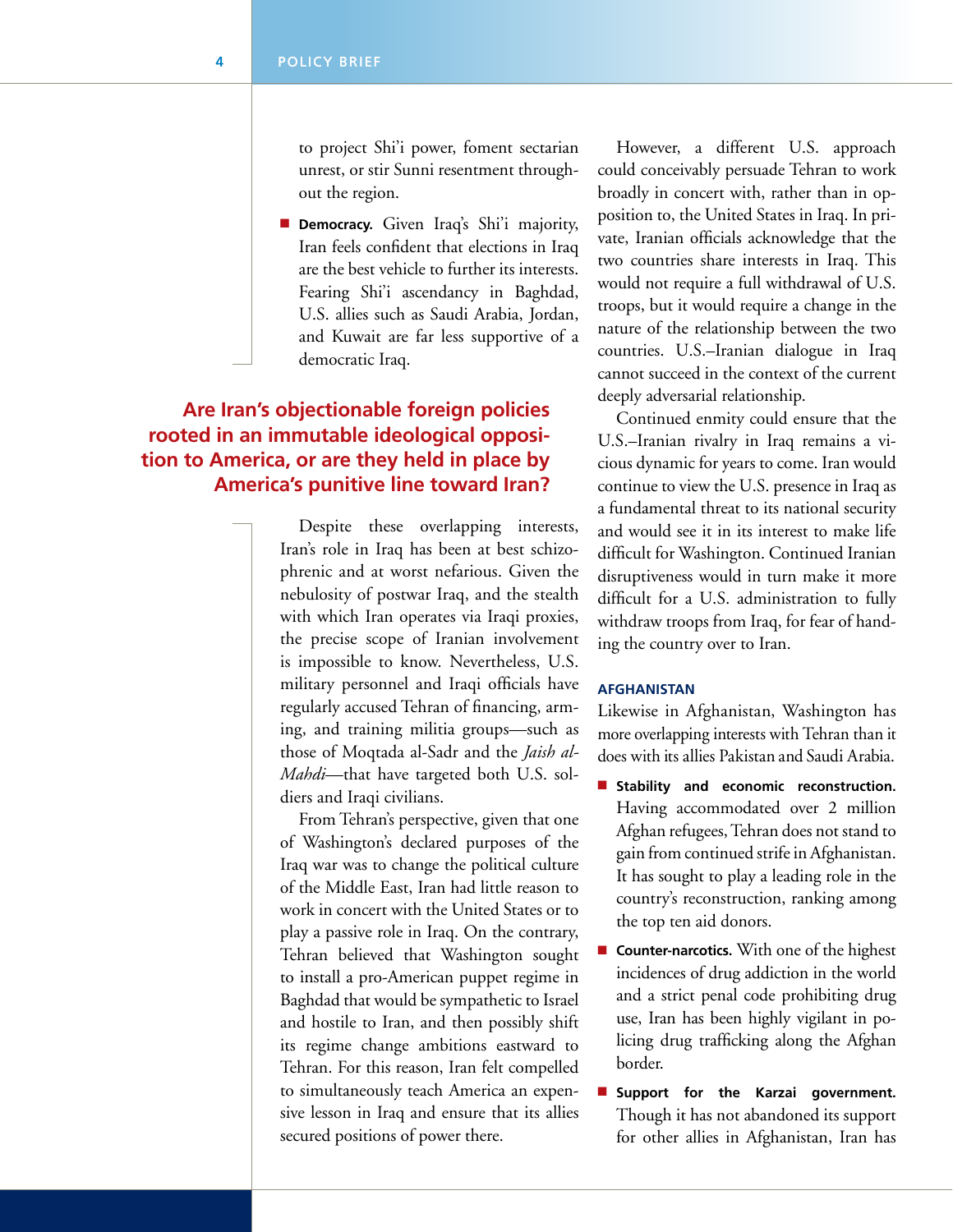been supportive of the Karzai government and made numerous pledges of security and economic cooperation.

**n** Opposition to the Taliban. Iran nearly fought a war against the inherently anti-Shi'i Taliban in 1998 and supported the opposition Northern Alliance long before September 11, 2001.

Yet, similar to its approach in Iraq, in an effort to frustrate the United States, Tehran's behavior toward Afghanistan has been at times schizophrenic and counter to its own national interests. At the same time when Iranian officials have publicly avowed support for the Karzai government, Iranian state radio programs broadcast to Afghanistan have simultaneously referred to him as the "stooge of the United States." Most troubling, however, are widespread allegations from both U.S. and European intelligence agencies that Iran has provided arms to the "enemy of its enemy," its old nemesis the Taliban.

In the context of an improved U.S.–Iranian relationship, Afghanistan presents even more fertile ground for U.S.–Iranian cooperation than Iraq. According to the account of U.S. officials who worked closely with their Iranian counterparts in Afghanistan, Iran played a crucial role in helping to assemble the post-Taliban government and military. From the U.S. perspective, a greater Iranian role could be an important factor in reducing Pakistani influence and reversing the growing role of the Taliban.

#### **Nuclear Proliferation**

Outside of a small coterie of nuclear decision makers in Tehran, the precise impetus for Iran's nuclear ambitions remains unclear. Is the country's clerical leadership set on acquiring a nuclear weapons capability to dominate the Middle East and threaten Israel? Or is Iran a misunderstood, vulnerable nation driven by a need to protect itself from unstable neighbors and a hostile U.S. government? Or is Iran simply moving forward with its nuclear program to gain leverage with the United States?

Although threat perception, geopolitics, and national pride are important facets of Iran's nuclear ambitions, the nuclear issue is

## **The nuclear issue will never be fully resolved without a broader diplomatic accommodation between the two sides, whereby the United States reaches a modus vivendi with Iran, and Tehran ceases its opposition to Israel.**

more a symptom of the deep mistrust between Washington and Tehran rather than the underlying cause of tension. The United States has no confidence that Iran's intentions are peaceful and believes that in light of Tehran's lack of nuclear transparency, hostility toward Israel, and support for extremist groups, it should not be permitted to enrich uranium (the process required for both a civilian nuclear energy program and a weapons program). Iran is equally convinced that Washington is using the nuclear issue as a pretext to stifle its technological advancement, economic development, and political autonomy.

The nuclear issue will never be fully resolved without a broader diplomatic accommodation between the two sides, whereby the United States reaches a modus vivendi with Iran, and Tehran ceases its opposition to Israel. And if there is one goal both countries share, it is to avoid a nuclear arms race in the Middle East.

#### **The Arab–Israeli Conflict**

The greatest impediment to an improvement in U.S.–Iranian relations is Tehran's position toward Israel. Though Iranian leaders have sometimes spoken favorably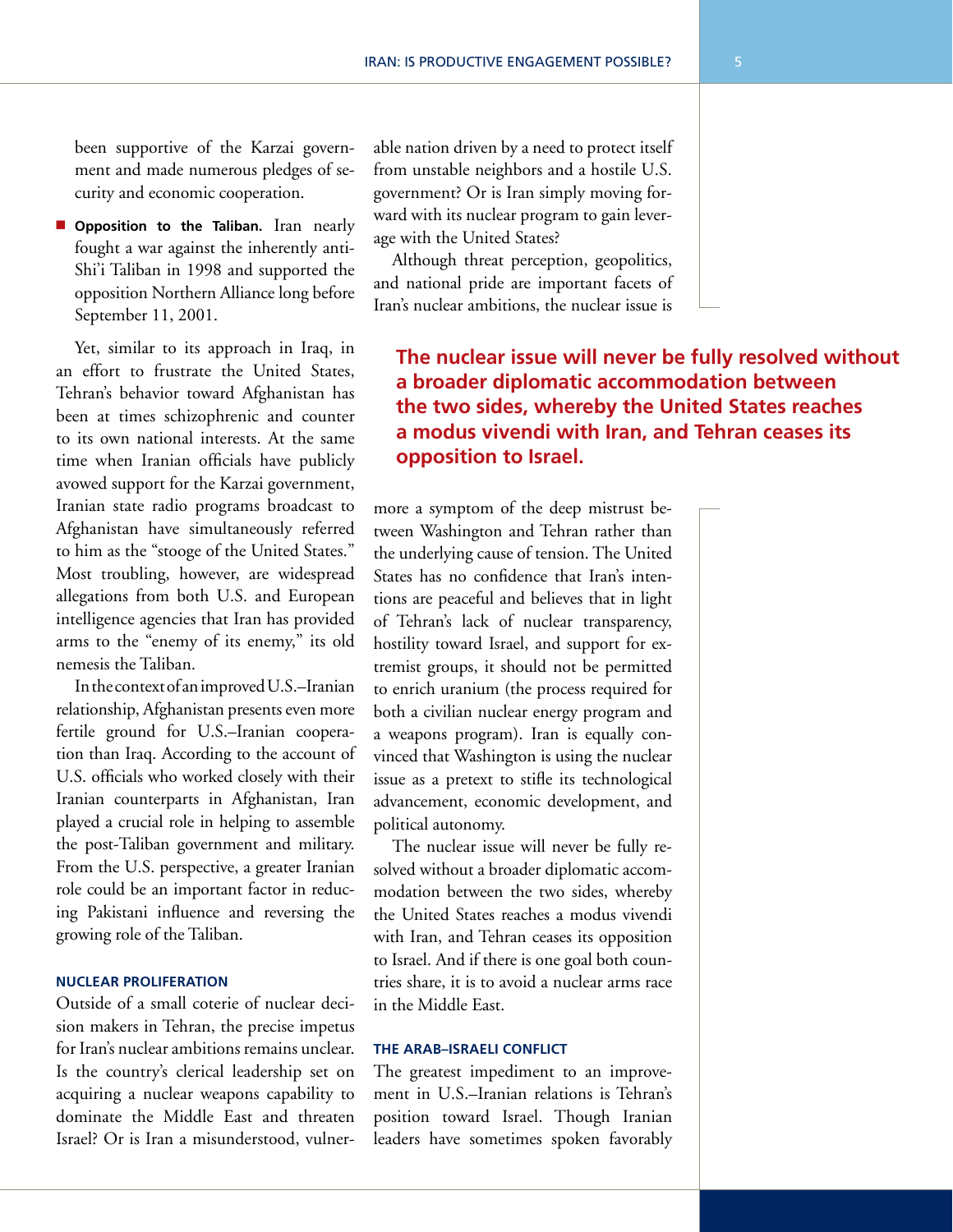about the prospect of normalized relations with the United States, since the revolution Tehran's public rejection of the Jewish state has always been vociferous and unequivocal.

Iran's policy is to support armed resistance as a prelude to a "popular referendum." Reasoning that "the Zionists have not pulled out of even a single square meter of occupied territories as a result of negotiation," Tehran openly supports militant groups such as Hamas and Islamic Jihad. But rather than seek Israel's physical destruction, Iran's proposed solution is a scenario whereby all inhabitants of Israel and the occupied ter-

**The next U.S. administration should project the dignity and poise of a superpower. A hostile U.S. rhetorical line allows Iran's leadership to paint the United States as an aggressor—both internationally and domestically—and absolve itself from responsibility for its largely self-inflicted isolation and soiled international reputation.** 

> ritories—Jewish, Muslim, and Christian be given a vote to determine the country's future. Given that Palestinians—including those in refugee camps—now constitute a demographic majority, Iran believes that a popular referendum would lead to the Jewish state's political dissolution.

Even in the event of a new U.S. approach toward Tehran, getting Iran to recognize Israel is unrealistic. Nonetheless, given that Tehran's leaders have long made it clear that they will accept any territorial solution agreed upon by the Palestinians themselves, Iran does not need to have relations with Israel or play a cooperative role in the peace process—it only needs to refrain from playing a disruptive one.

If deftly managed, parallel Palestinian– Israeli and U.S.–Iranian dialogue could create new opportunities for success on each of the respective tracks and be mutually reinforcing. Just as progress toward Israeli– Palestinian peace would be more likely with Iran's acquiescence, prospects for U.S.– Iranian diplomatic accommodation would be enhanced if advancements were made toward a two-state solution and an end of occupation.

#### **Energy**

With the world's second-largest oil and natural gas reserves, Iran's importance to the global energy market is self-evident. Yet a variety of factors—mismanagement, sanctions, and political tension—have made Iran a perennial energy underperformer. Its oil output—around 4.2 million barrels per day—is far below the 6 million barrels it produced before the revolution, and though it has 15 percent of the world's natural gas reserves, it accounts only 2 percent of world output.

A U.S.–Iranian energy relationship would be mutually advantageous. Energy cooperation between the two countries would decrease the political risk premium currently built into the price of oil. Increased Iranian supply to the market would also likely reduce the price; and the development of Iranian national gas reserves and pipelines would weaken the tremendous leverage Russia currently holds over Europe.

From Tehran's perspective, there are economic imperatives to commence an energy relationship with the United States. Given the combination of heavily subsidized gasoline, rising domestic consumption, and stagnating or decreasing production due to infrastructure deterioration, Iran's oil exports are projected to drop. If this trend continues—increased consumption and decreased output—Iran could conceivably become a net oil *importer*.

Such a situation will eventually force painful decisions. The regime will have to cut gasoline subsidies—a difficult task, given its populist economic agenda—or will need to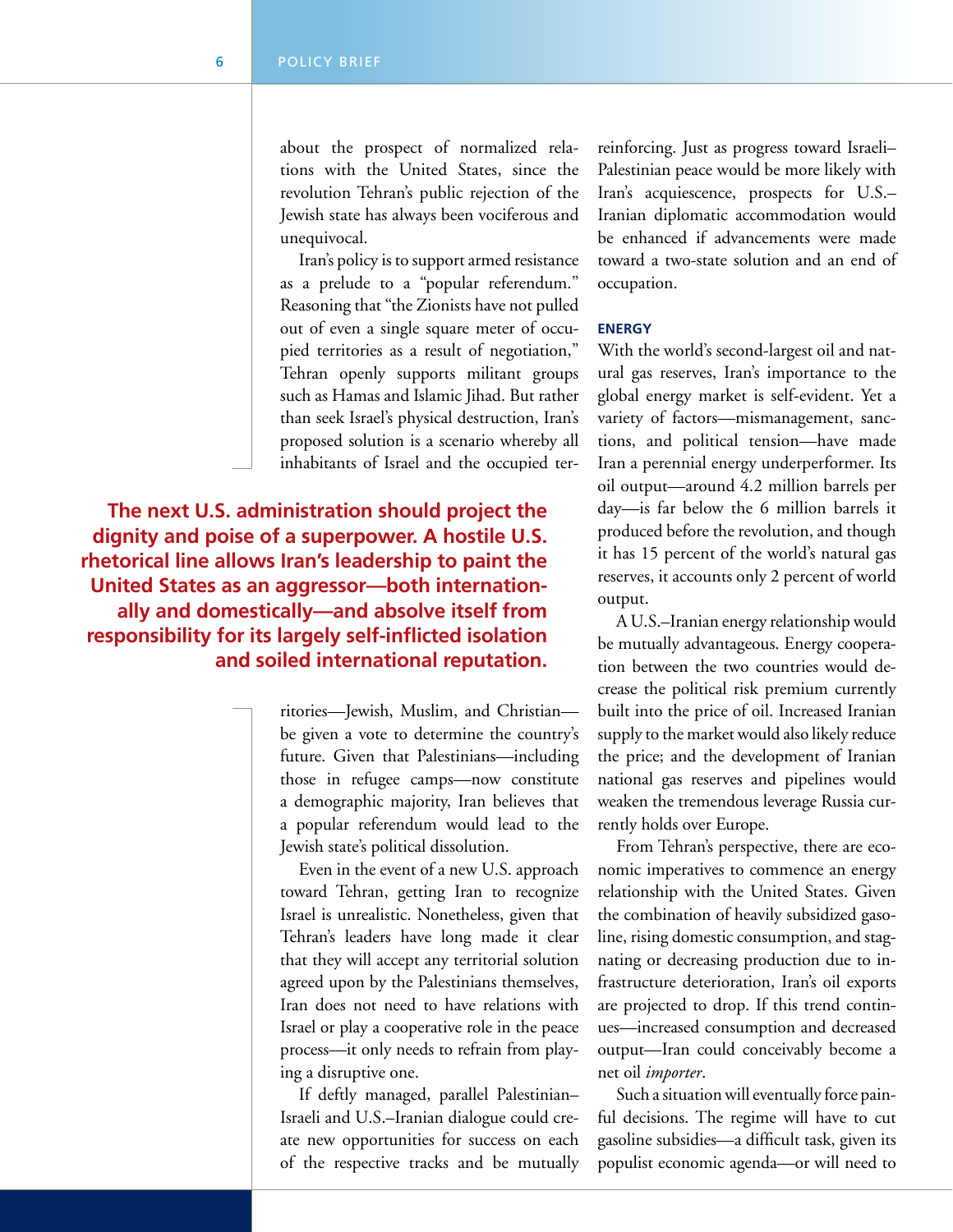change its policies and start attracting rather than repelling outside investment. Most likely it will need to do both. In this context, the foreign direct investment and technical expertise of U.S. energy companies—which are currently prohibited from doing business with Iran—would prove invaluable.

#### **Terrorism**

For more than a decade, Iran has been atop the State Department's list of "state sponsors of terror," due mainly to its support for Lebanese Hizbollah and Palestinian militant groups Hamas and Islamic Jihad. Absent either a Palestinian–Israeli settlement or a U.S.–Iranian diplomatic accommodation, this support will likely continue. From Iran's perspective, Hizbollah and Hamas are not terrorist groups but legitimate freedom fighting organizations that have the legitimacy and support of their respective populations.

At the same time, however, Iran and the United States share a common enemy in inherently anti-Shi'i Salafi groups like al-Qaeda, whose threat to U.S. national security is far greater than that of Hamas or Hizbollah. Because Iran is wary of stoking sectarian tension, it will not take a strong public stance against al-Qaeda, but it could be a silent partner in preventing its potential rise in places like Iraq, Lebanon, and Afghanistan.

#### **Guidelines for Engagement**

To increase the likelihood of success in engaging with Iran, the next U.S. administration should adhere to seven prescriptions in framing a process of engagement. Let us briefly examine each.

#### **Get the Timing Right**

It would be inadvisable for the next U.S. president to immediately seek comprehensive engagement as this might enhance Mahmoud Ahmadinejad's chances of reelection in Iran's June 2009 presiden-

tial elections. If there is one thing that Ahmadinejad's tenure has proven, it is that the institution of the president in Iran has real power, influence, and responsibilities. Since his term began in August 2005, he has used this influence to amplify objectionable Iranian foreign practices while curtailing domestic political and social freedoms and flagrantly disregarding human rights. Although his reelection would not entirely preclude the prospect of a U.S.–Iranian diplomatic breakthrough, it would certainly make it much more difficult.

To be clear, even without a major U.S. overture there is a reasonable likelihood that Ahmadinejad could be given a renewed mandate. A combination of political inertia and name recognition has helped incumbents in Iran win every presidential election in which they have competed. More important, elections in Iran are not free and open, and this particular (s)election will be strongly influenced by the wishes of Supreme Leader Khamenei—who has been generally supportive of Ahmadinejad.

Nonetheless, just as Ahmadinejad's election in 2005 shocked most seasoned observers, his defeat in 2009 is certainly a possibility. Given his considerable mismanagement of the economy, it will be difficult for him to run on the platform of economic justice and populism that got him elected in 2005. A major overture from the United States before the elections could redeem his management style and increase his popularity, in both the eyes of the public and political elites, particularly Khamenei. For this reason, it is better for Washington to begin with cautious, limited engagement with Tehran until June 2009, when Iran's domestic situation will be clearer.

### **Build Confidence on Issues of Common Interest**

Given the widespread mutual mistrust between Washington and Tehran, confidence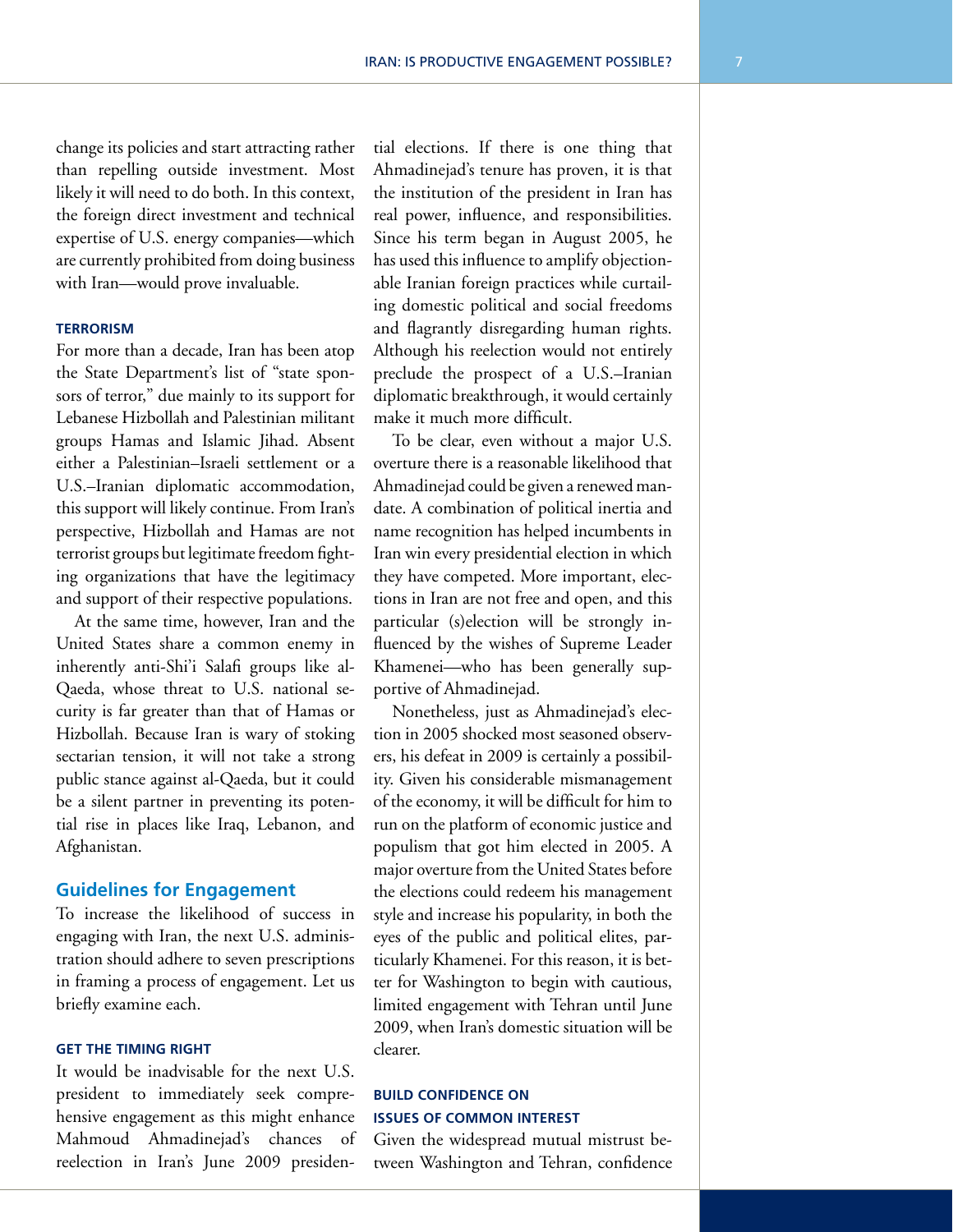will be easier to build by starting to negotiate in areas of relative common interest, such as Iraq and Afghanistan, rather than those of little or no common interest, such as the Palestinian–Israeli conflict or the nuclear issue. Having first established a new tone and context for the relationship, the next U.S. administration should seek to resume the U.S.–Iranian discussions that the Bush administration initiated in Baghdad, while opening a similar channel of discussion in Kabul. Washington should make it clear to Tehran that the United States is interested in a fundamental change in its relationship

## **Iran's hard-liners might perceive reconciliation with Washington as a threat to their interests and even survival, given the unpredictable domestic changes it might catalyze.**

with Iran, but forward progress in these talks is essential to gradually, quietly expand the discussions to encompass the broader areas of contention.

#### **Deal With Those Who Hold Power**

Although it is often difficult to discern why and how important decisions are made in Tehran, the United States must deal with those who hold power, and Ayatollah Khamenei is unquestionably Iran's most powerful man. He may not make decisions unilaterally, but no major decisions can be made without his consent. As Supreme Leader he has constitutional authority over the main levers of state, namely the judiciary, military, and media. He also effectively controls the country's second most powerful institution, the Guardian Council, a body consisting of twelve members (all of whom are directly or indirectly appointed by him) with the authority to vet all electoral candidates and veto any parliamentary decisions.

A confluence of factors has made Khamenei more powerful than ever. Externally, soaring oil prices, together with Iranian leverage in Iraq, Lebanon, and Palestine, have given him and Iran's hardliners a newfound confidence. Internally, the country's most important institutions—the Revolutionary Guards, Guardian Council, presidency, and parliament—are currently led by individuals who were either directly appointed by Khamenei or unfailingly obsequious to him. For this reason, successful engagement with Iran will require a direct channel of communication with the Supreme Leader's office—such as former foreign minister Ali Akbar Velayati, one of Khamenei's chief foreign policy advisers or, ideally, with the leader himself.

Khamenei has long believed that Iran's strategic location and energy resources are too valuable for Washington to "allow" it to be controlled by an independent-minded Islamic government, hence Washington aspires to go back to the "patron-client" relationship existing at the time of the shah. Khamenei must be convinced that Washington is prepared to recognize and respect the legitimacy of the Islamic Republic and must be disabused of his conviction that U.S. policy is to bring about regime change, not negotiate behavior change. Moreover, he will never agree to any arrangement in which Iran is expected to publicly retreat or admit defeat; nor can he be forced to compromise through pressure alone. Besides the issue of saving face, he believes deeply that compromise in the face of pressure is counterproductive, because it projects weakness and only encourages greater pressure.

#### **Speak Softly**

Although threatening violence against Iran has become a way for American politicians to appear tough on national security, in the last five years such rhetoric has empowered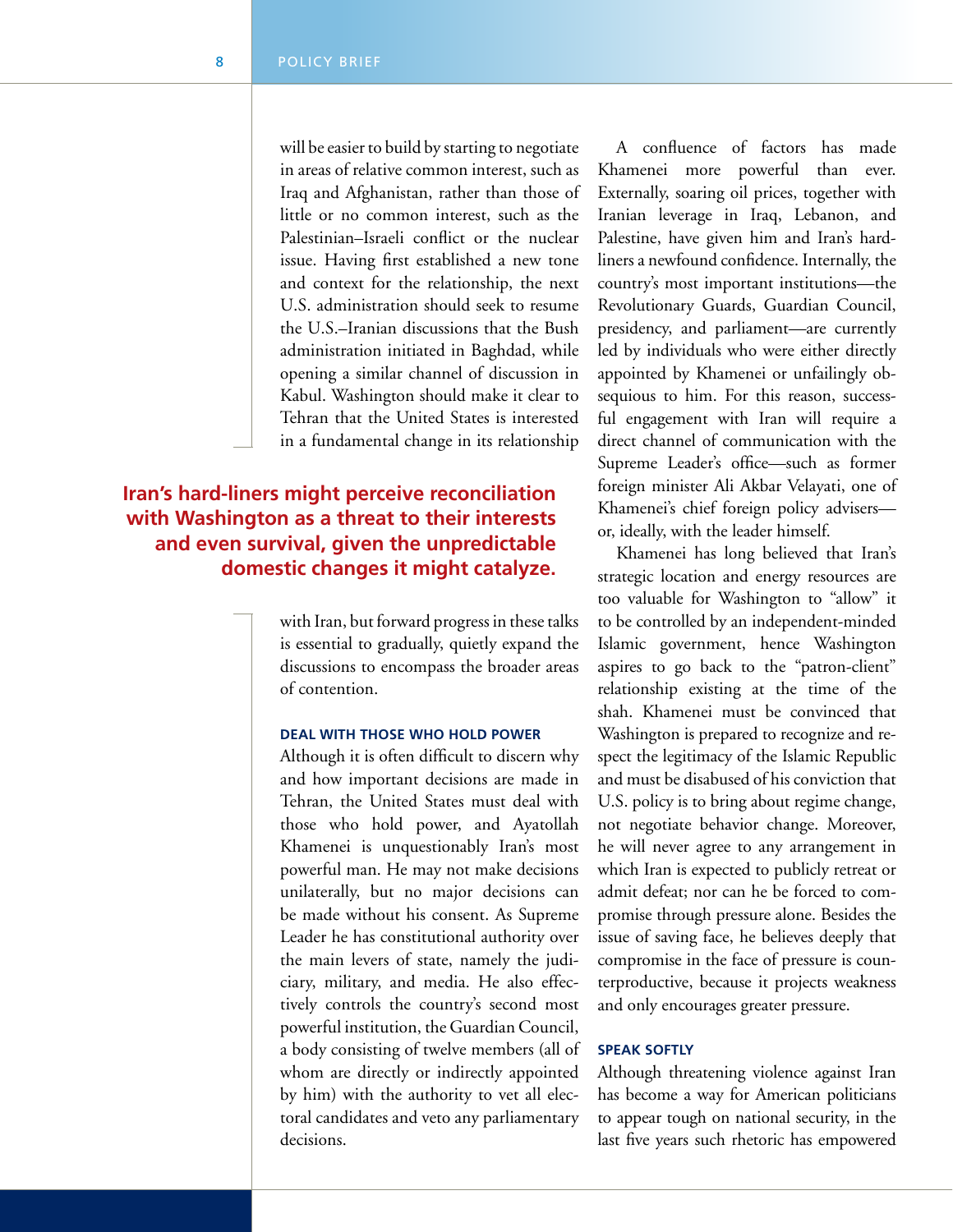Tehran's hard-liners and enhanced Iran's stature on the streets of Cairo, Amman, and even Jakarta as the Muslim world's only brave, antiimperialist nation that speaks truth to power. Additionally, when oil prices jump with each threat against Iran, Iran's nuclear program and its financial patronage of Hizbollah and Hamas become more affordable.

With its weekly "death to America" diatribes, the Iranian government is certainly complicit in engaging in bellicose rhetoric. Yet the United States should not take its behavioral cues from an insecure, repressive, and undemocratic regime. Instead of reciprocating threats and name calling, the next U.S. administration should project the dignity and poise of a superpower. A hostile U.S. rhetorical line allows Iran's leadership to paint the United States as an aggressor both internationally and domestically—and absolve itself from responsibility for its largely self-inflicted isolation and soiled international reputation.

#### **Do Not Let the Spoilers Set the Tenor**

Though small in number, powerful cliques—both within Iran and among Iran's Arab allies—have entrenched economic and political interests in preventing U.S.– Iranian reconciliation. Domestically, these actors recognize that improved Iranian ties with Washington would likely induce political and economic reforms and competition that would undermine the quasimonopolies they enjoy with the country in isolation.

Among Iran's Arab allies such as Hizbollah and Hamas, the prospect of U.S.–Iranian accommodation could mean an end to their primary source of funding. For this reason, when and if a serious dialogue commences, the spoilers will likely attempt to torpedo it.

The spoilers' tactics will vary. They may issue belligerent rhetoric, target U.S. soldiers and interests in Iraq or Afghanistan, or see to

it that a shipment of arms originating from Iran on its way to south Lebanon or Gaza is "discovered." Their intention is to leave fingerprints in order to sabotage any chance of a diplomatic breakthrough.

Though staying the course will require heavy expenditures of both personal leadership and political capital, if Washington

## **In Washington there is a growing bipartisan recognition that precisely because of Iran's troubling nuclear ambitions and its outsized presence in the Middle East, shunning Tehran is no longer prudent.**

pulls back from confidence building with Tehran in retaliation for an egregious act committed by the spoilers, the spoilers will have achieved their goal.

#### **Be Discreet**

When it comes to U.S.–Iranian interaction, the record shows that "secret" or "private" discussions out of public earshot have a greater success rate. Building confidence in the public realm will be difficult, as politicians on both sides will likely feel the need to use harsh rhetoric to maintain appearances. Moreover, the likelihood that spoilers can torpedo the process either through words or actions is more limited if they do not know what is going on.

Recognizing that its regional influence derives in large measure from its defiance of the United States, Iran would likely prefer not to publicly advertise its discussions with the United States unless or until real progress has been made.

#### **Maintain an International Approach**

More than any other actor, the United States has the capability to influence Iranian behavior, both for better and worse. To the extent possible, Washington must seek to maintain a multilateral approach toward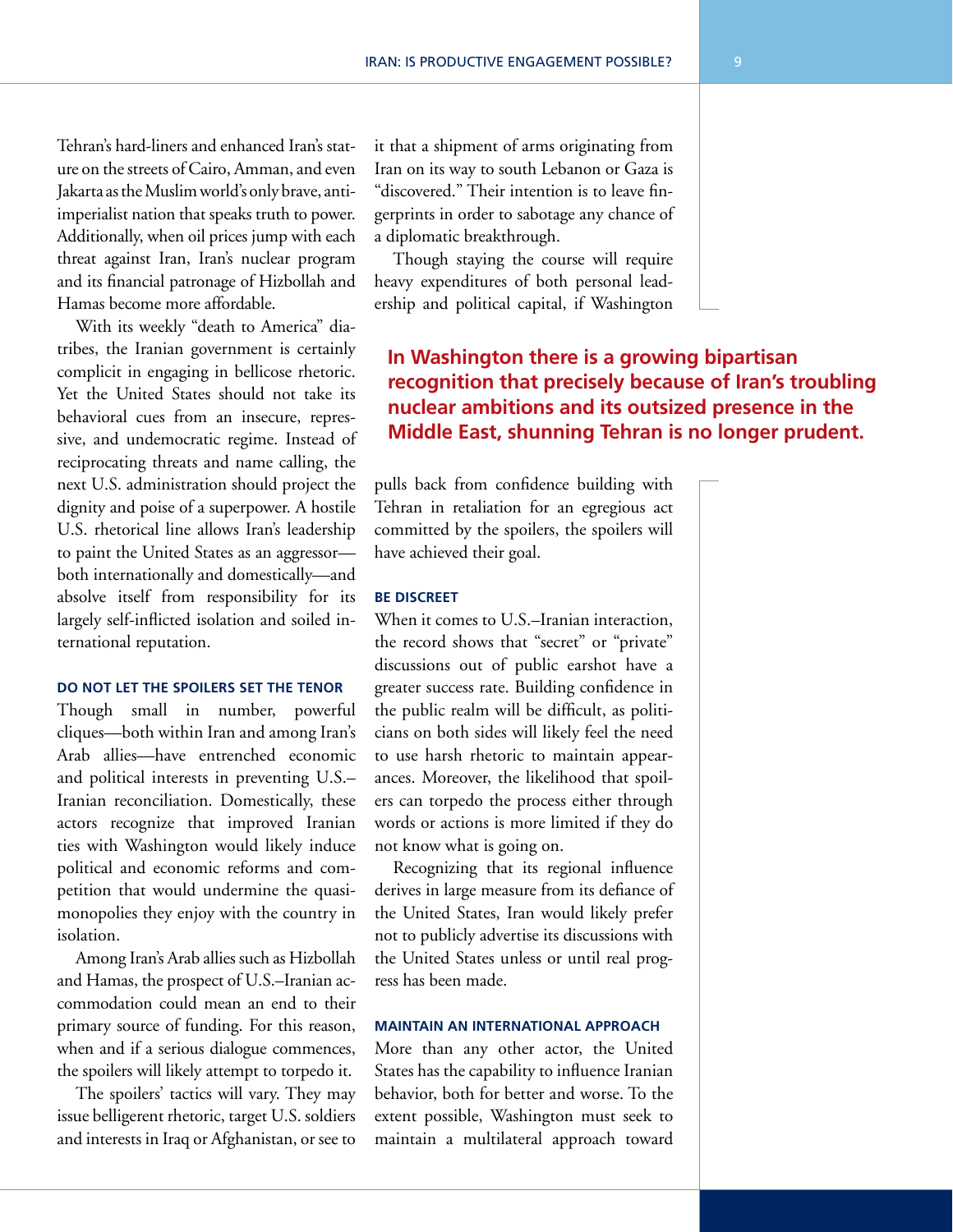Iran, especially regarding the nuclear issue. Like Iraq under Saddam Hussein, Tehran is highly adept at identifying and exploiting rifts in the international community, and diplomatic efforts to check Iran's nuclear ambitions will unravel if key countries approach Iran with competing redlines.

A common approach by the European Union and the United States is imperative. Given their divergent national interests,

## **A successful approach could bring about a change in Iranian foreign policy behavior, but even an unsuccessful attempt could have important domestic ramifications in Tehran.**

it may not be possible to unite China and Russia behind the U.S. position, although Moscow certainly has an interest in avoiding the prospect of a nuclear-armed Iran within missile range. A more robust U.S. effort at direct dialogue with Tehran will assuage international concerns about U.S. intentions and send the signal to the European Union, Moscow, and Beijing that the United States is serious about reaching a diplomatic resolution to this dispute, which over time should strengthen the coalition.

## **What Is the Realistic Goal of Engagement?**

Around the same time the next U.S. president is inaugurated, the Iranian revolution will mark its thirtieth anniversary. Given

three decades of compounded mistrust and ill will, the results of any process of engagement will not be quick; such antagonism will not melt away after one, two, or even many meetings. The initial pace will likely be painfully slow, as each side ascertains whether the other truly has good intentions. Furthermore, given the potentially enormous implications that a changed relationship with Washington would have for the Islamic Republic's future, there are a variety of reasons why even a sincere, sustained American attempt at dialogue may not initially bear fruit.

On a structural level, the competing ambitions of various factions and institutions in Tehran may render the regime incapable of reaching an internal agreement that would break with the past. Because of this factionalism, the Islamic Republic has historically tended to make difficult decisions only under duress; today, intoxicated by their newfound standing, Iran's hard-liners may not feel compelled to make any compromises. The inertia of entrenched policies and slogans may prevail, despite Washington's best efforts.

Iran's hard-liners—perhaps including Khamenei—might also perceive reconciliation with Washington as a threat to their interests and even survival, given the unpredictable domestic changes it might catalyze. Khamenei's writings and speeches suggest that he agrees with Western advocates who argue that Iran's opening up to the United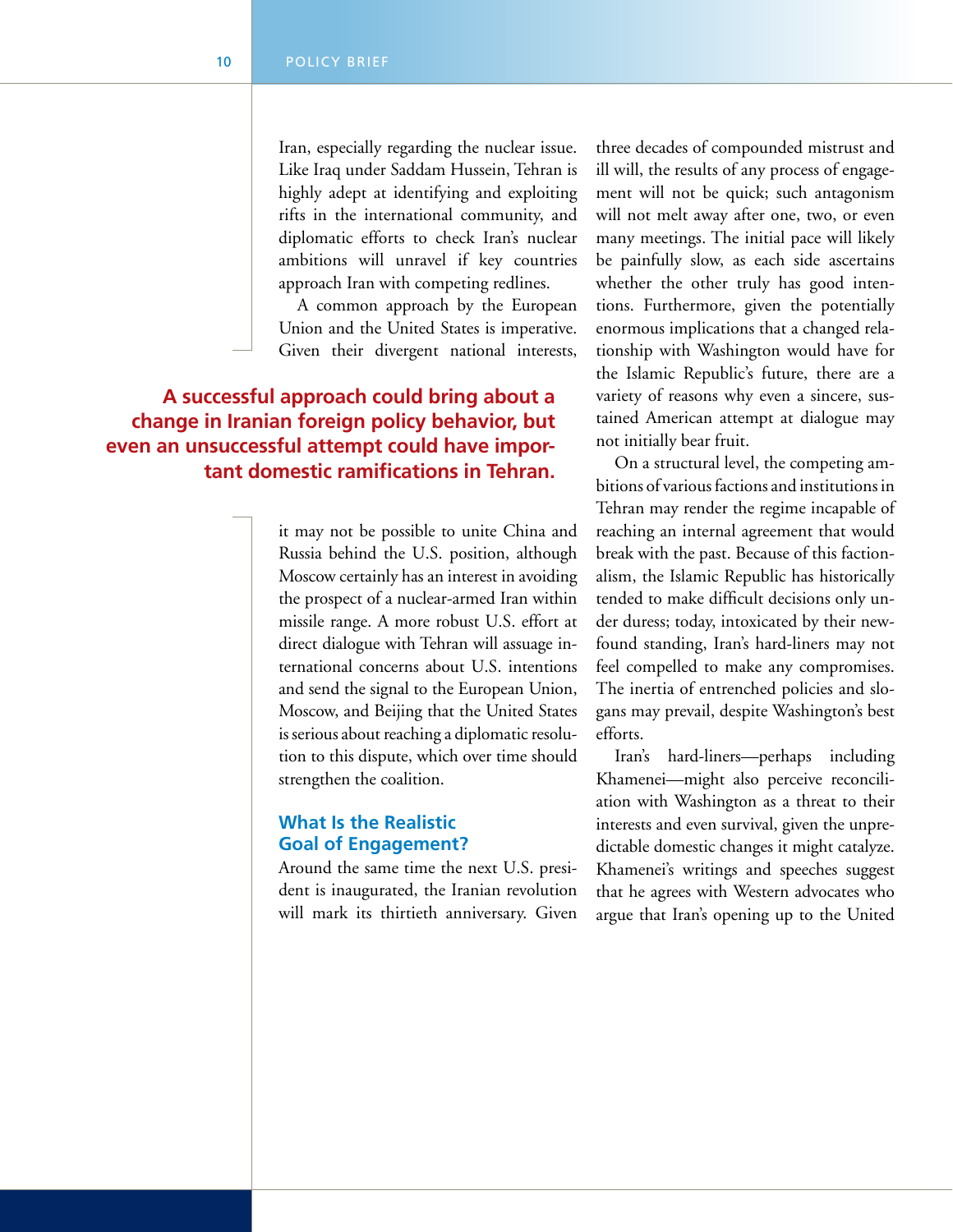States would spur major cultural, political, and economic reform. What ideological foundation would the Islamic Republic be left with if it abandoned its opposition to the United States and Israel, two of the three remaining ideological pillars of the revolution (the other being the mandatory *hejab* for women)?

At the same time, an outright rejection of a U.S. overture could prove costly for Iran's leadership. Behind the scenes, a sizable portion of the country's political and military elite recognize that the "death to America" culture of 1979 is no longer constructive today. They know that, despite its enormous natural and human resources, Iran will never be able to achieve its full potential as long as its relationship with the United States remains adversarial. At the moment, many of them believe that America, not Iran, opposes the prospect of improving relations. When and if it becomes evident that a small clique of hard-liners in Tehran is the chief impediment, internal opposition will build, and potentially large, unpredictable cleavages could be created.

The pressure could also build on a popular level. Two-thirds of Iranians are under thirty-three years of age, and few have any inherent enmity toward the United States or any special affinity for the Islamic revolution. This political moderation is coupled with widespread economic discontent; Iran is perhaps the only major oil-producing country whose population claims a worsening of economic conditions despite the recent tripling of oil prices. Though the Iranian street has seemingly put the onus of U.S.–Iranian antagonism on the shoulders of the Bush administration, if it were to become obvious that their own government is the obstacle, it could well spark renewed political activism.

Ultimately, with the correct timing, the United States has much to gain and little to lose by reversing its policies of the past three decades and beginning an effort to establish working relations with the Islamic Republic. The process will be slow, difficult, and irritating, and it will require a deep commitment and tremendous patience. It will also require a major effort to explain at home and to maintain public support in the face of near-certain Iranian difficulty committing to a new approach for its part. It is nonetheless necessary to try. No realistic alternative would serve U.S. national security imperatives. A successful approach could bring about a change in Iranian foreign policy behavior, but even an unsuccessful attempt could have important domestic ramifications in Tehran.  $\blacksquare$ 

*The Carnegie Endowment normally does not take institutional positions on public policy issues; the views presented here do not necessarily reflect the views of the Endowment, its officers, staff, or trustees.*

*© 2008 Carnegie Endowment for International Peace. All rights reserved.*